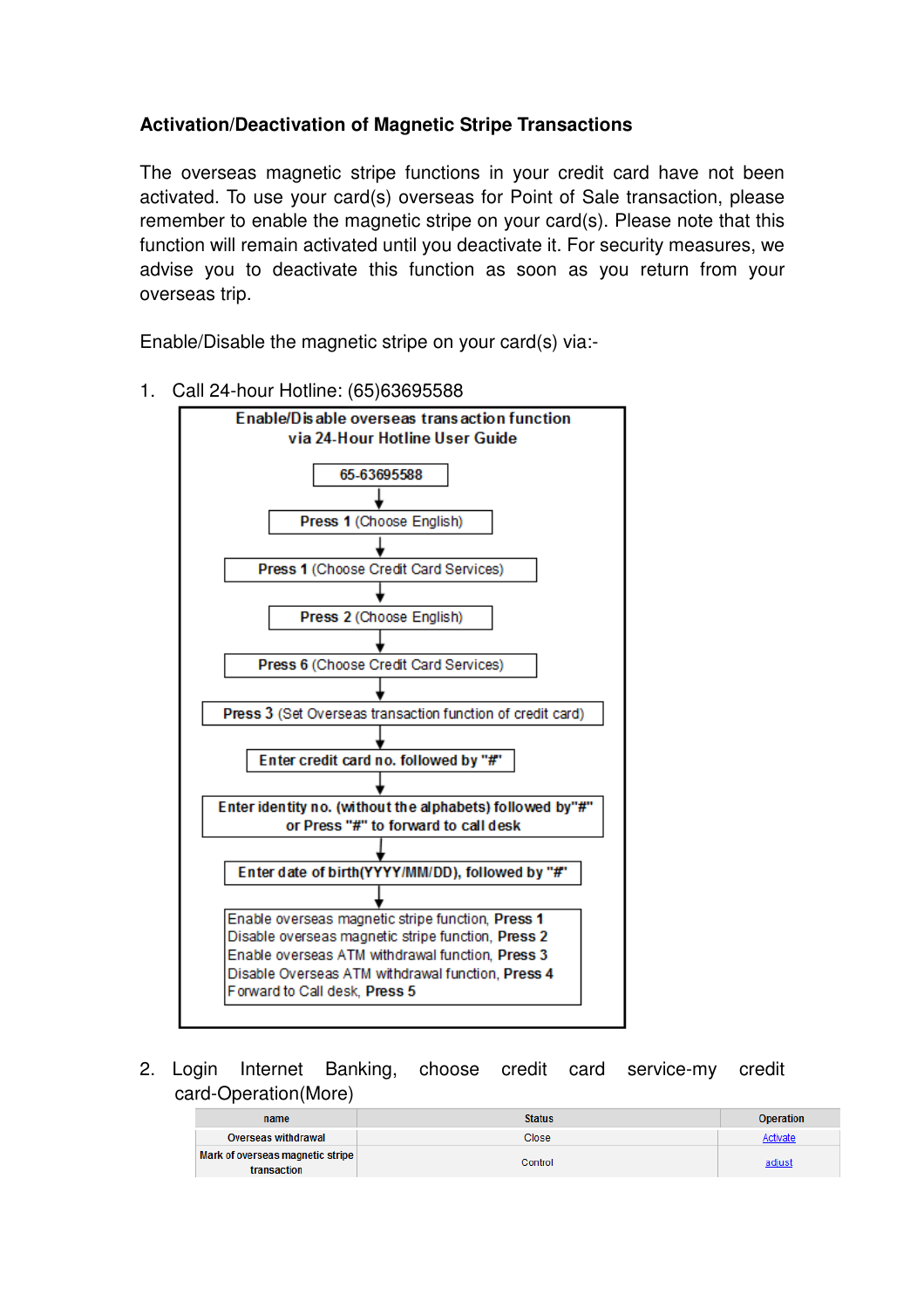3. Visit any of our branches with your identification card and ICBC credit card to activate/deactivate the overseas magnetic stripe transaction.

## **Deactivation of Magnetic Stripe Transactions - FAQ**

On 5th March 2010, the Association of Banks in Singapore announced key measures to adopt a holistic approach to further enhance the security for payment cards, giving cardholders in Singapore greater security and better protection against card fraud. This is in addition to the existing measures whereby banks and card issuers protect cardholders' interests through robust fraud detection systems that monitor and detect unusual/suspicious card usage.

As cardholders and consumers, it is important to ensure that you provide your bank with your current particulars, such as mobile phone number, email address and mailing address.

The following FAQs explain the rationale and benefits of moving to chip-based payment cards.

#### **1. What is EMV?**

EMV is a global security standard for chip card technology. It enables chip cards to be accepted anywhere in the world. With the EMV Smart Chip, your card is better protected against fraudulent activities.

#### **2. What is a magnetic stripe?**

The magnetic stripe is the black band located at the back of your card. The magnetic stripe allows card data to be read to perform the these transactions eg, when your card is "swiped" at a merchant terminal for payment of point of sale transactions or when you use your card to access Automated Teller Machines ("ATM") for withdrawing cash and making other ATM transactions.

#### **3. What is the difference between the magnetic stripe card and a chip card?**

Chip cards are safer than magnetic stripe cards. A magnetic stripe card can be easily cloned. A chip card, however, contains a microprocessor chip that uses encryption to prevent its contents from being replicated. Your ICBC Credit Card is equipped with both, magnetic stripe and chip.

#### **4. What are the advantages of having the chip in my card?**

The chip card complies with the Monetary Authority of Singapore's enhanced standard of data security. Compared to a magnetic stripe card, a chip card is able to store more data that uniquely identifies the card and the cardholder. This makes it nearly impossible for fraudsters to decode or tamper with the card.

#### **5. Is there any difference between how I use a chip card or a magnetic stripe card?**

No. You can use your chip card in exactly the same way as existing card with the magnetic